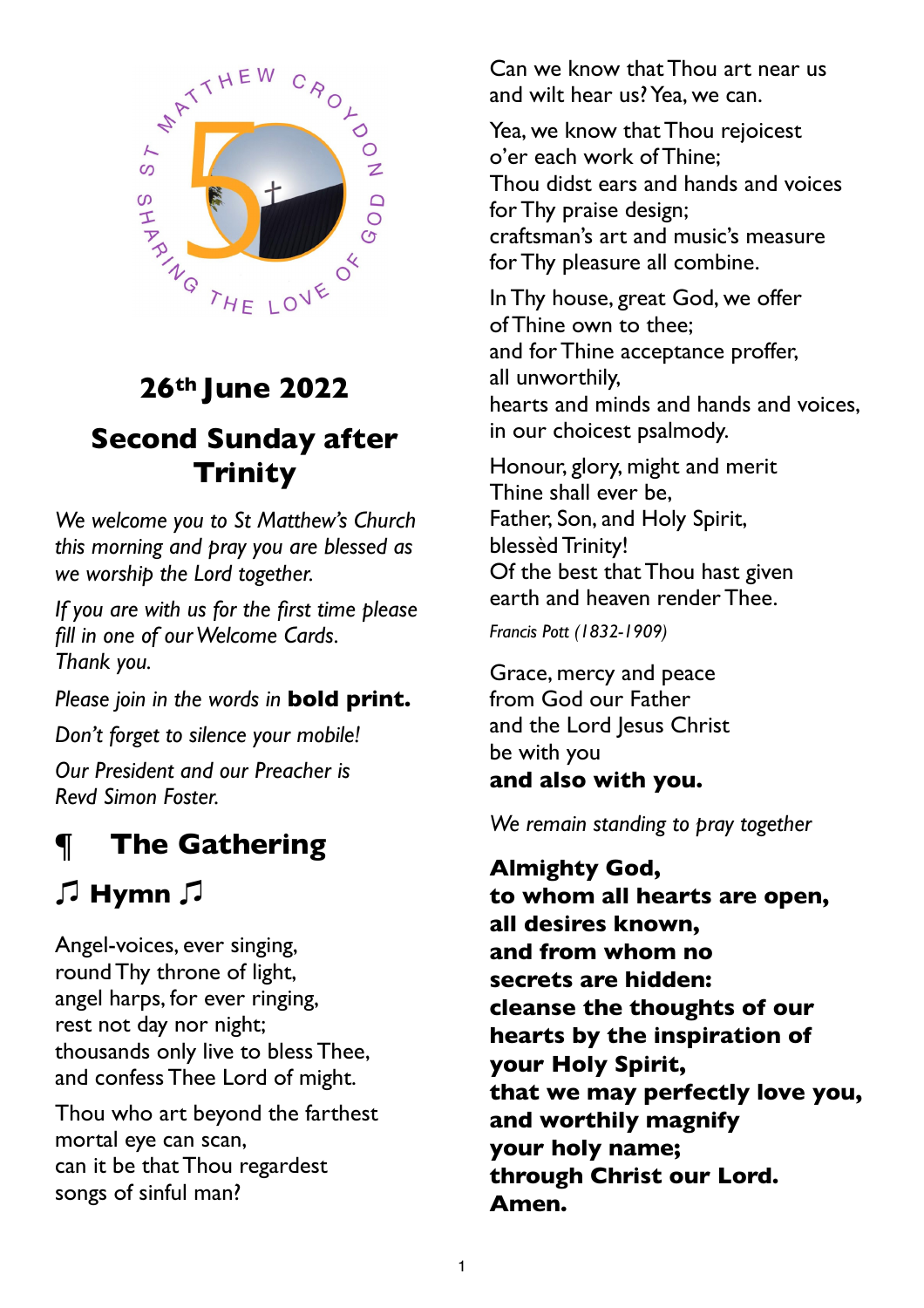*Please be seated*

### **The Confession and Absolution**

### **Invitation to confession**

God so loved the world that he gave his only Son Jesus Christ to save us from our sins, to be our advocate in heaven, and to bring us to eternal life.

Let us confess our sins in penitence and faith, firmly resolved to keep God's commandments and to live in love and peace with all.

#### **Most merciful God,**

**Father of our Lord Jesus Christ, we confess that we have sinned in thought, word and deed. We have not loved you with our whole heart. We have not loved our neighbours as ourselves. In your mercy forgive what we have been, help us to amend what we are, and direct what we shall be; that we may do justly, love mercy, and walk humbly with you, our God. Amen.**

Almighty God, who forgives all who truly repent, have mercy upon you, pardon and deliver you from all your sins, confirm and strengthen you in all goodness, and keep you in life eternal; through Jesus Christ our Lord.

#### **Amen.**

*Please stand*

### **Gloria in Excelsis**

**Glory to God in the highest, and peace to his people on earth.**

**Lord God, heavenly King, almighty God and Father, we worship you, we give you thanks, we praise you for your glory.**

**Lord Jesus Christ, only Son of the Father, Lord God, Lamb of God, you take away the sin of the world: have mercy on us; you are seated at the right hand of the Father: receive our prayer.**

**For you alone are the Holy One, you alone are the Lord, you alone are the Most High, Jesus Christ, with the Holy Spirit, in the glory of God the Father. Amen.**

### **The Collect**

*A period of silent prayer*

Faithful Creator, whose mercy never fails: deepen our faithfulness to you and to your living Word, Jesus Christ our Lord.

#### **Amen.**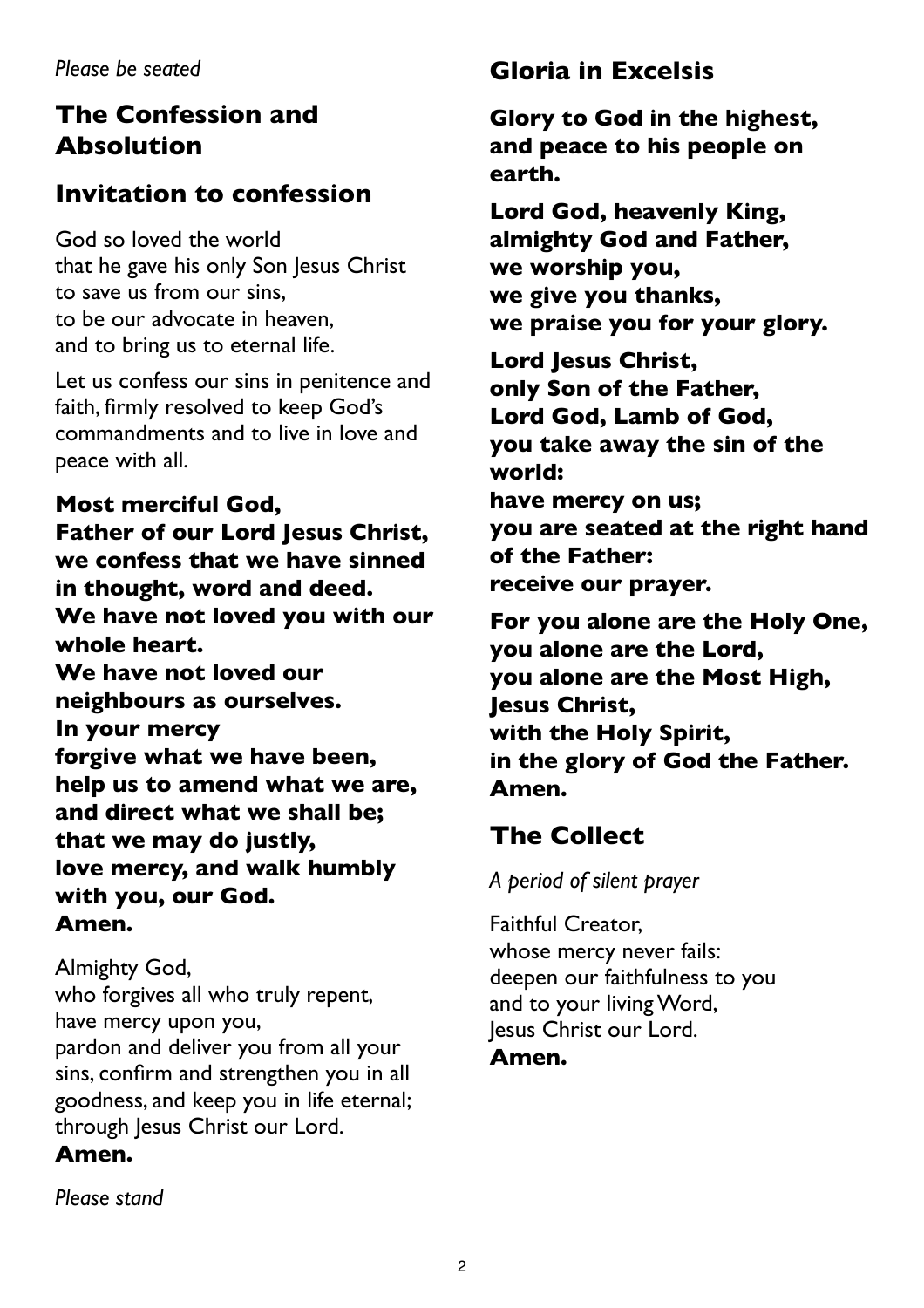## **¶ The Liturgy of the Word**

Let us prepare ourselves for the Word of God as it comes to us in the reading of Holy Scripture.

### **Our hearts and minds are open.**

*Please be seated*

# **First Reading**

### *2 Kings 2.1-2, 6-14*

Now when the Lord was about to take Elijah up to heaven by a whirlwind, Elijah and Elisha were on their way from Gilgal. 2Elijah said to Elisha, 'Stay here; for the Lord has sent me as far as Bethel.' But Elisha said, 'As the Lord lives, and as you yourself live, I will not leave you.' So they went down to Bethel.'

6Then Elijah said to him, 'Stay here; for the Lord has sent me to the Jordan.' But he said, 'As the Lord lives, and as you yourself live, I will not leave you.' So the two of them went on. <sup>7</sup>Fifty men of the company of prophets also went, and stood at some distance from them, as they both were standing by the Jordan. 8Then Elijah took his mantle and rolled it up, and struck the water; the water was parted to the one side and to the other, until the two of them crossed on dry ground.

9When they had crossed, Elijah said to Elisha, 'Tell me what I may do for you, before I am taken from you.' Elisha said, 'Please let me inherit a double share of your spirit.' 10He responded, 'You have asked a hard thing; yet, if you see me as I am being taken from you, it will be granted you; if not, it will not.' 11As they continued walking and talking, a chariot

of fire and horses of fire separated the two of them, and Elijah ascended in a whirlwind into heaven. 12Elisha kept watching and crying out, 'Father, father! The chariots of Israel and its horsemen!' But when he could no longer see him, he grasped his own clothes and tore them in two pieces.

13He picked up the mantle of Elijah that had fallen from him, and went back and stood on the bank of the Jordan. <sup>14</sup>He took the mantle of Elijah that had fallen from him, and struck the water, saying, 'Where is the Lord, the God of Elijah?' When he had struck the water, the water was parted to the one side and to the other, and Elisha went over.

This is the word of the Lord.

## **Thanks be to God.**

*We stand to sing*

# 㽈 **Song** 㽈

All that I am, all that I do, all that I'll ever have, I offer now to You. Take and sanctify these gifts for Your honour, Lord. Knowing that I love and serve You is enough reward. All that I am, all that I do, all that I'll ever have I offer now to You.

All that I dream, all that I pray, all that I'll ever make, I give to You today. Take and sanctify these gifts for Your honour, Lord. Knowing that I love and serve You is enough reward. All that I am, all that I do, all that I'll ever have I offer now to You.

*Sebastian Temple (1928-1997) © 1967 OCP Publications*

*Please be seated*

*The children leave for Young Church*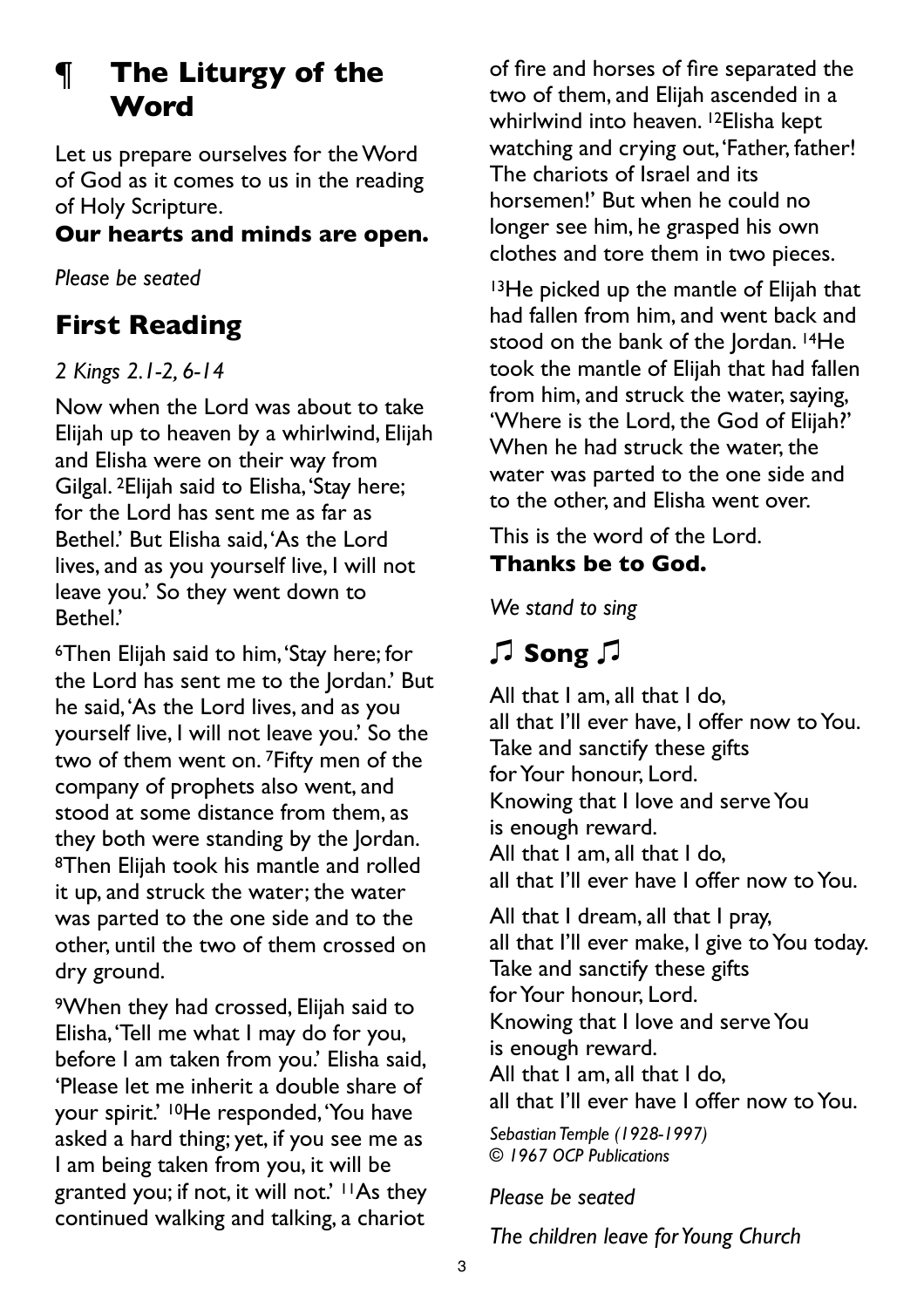## **Second Reading**

### *Galatians 5.1, 13-25*

For freedom Christ has set us free. Stand firm, therefore, and do not submit again to a yoke of slavery.

13For you were called to freedom, brothers and sisters; only do not use your freedom as an opportunity for self-indulgence, but through love become slaves to one another. 14For the whole law is summed up in a single commandment, 'You shall love your neighbour as yourself.' 15If, however, you bite and devour one another, take care that you are not consumed by one another.

16Live by the Spirit, I say, and do not gratify the desires of the flesh. 17For what the flesh desires is opposed to the Spirit, and what the Spirit desires is opposed to the flesh; for these are opposed to each other, to prevent you from doing what you want. <sup>18</sup>But if you are led by the Spirit, you are not subject to the law. 19Now the works of the flesh are obvious: fornication, impurity, licentiousness, 20idolatry, sorcery, enmities, strife, jealousy, anger, quarrels, dissensions, factions, 21envy, drunkenness, carousing, and things like these. I am warning you, as I warned you before: those who do such things will not inherit the kingdom of God.

22By contrast, the fruit of the Spirit is love, joy, peace, patience, kindness, generosity, faithfulness, 23gentleness, and self-control. There is no law against such things. 24And those who belong to Christ Jesus have crucified the flesh with its passions and desires. <sup>25</sup>If we live by the Spirit, let us also be guided by the Spirit.

This is the word of the Lord. **Thanks be to God.**

## **The Gospel**

Let us stand to greet the Gospel of Christ.

Alleluia, alleluia, alleluia.

### **Alleluia, alleluia, alleluia.**

We do not live by bread alone, but by every word that comes from the mouth of God.

#### **Alleluia, alleluia, alleluia.**

The Lord be with you **and also with you.**

Hear the Gospel of our Lord Jesus Christ according to Luke.

### **Glory to you, O Lord.**

### *Luke 9. 51-62*

When the days drew near for him to be taken up, he set his face to go to Jerusalem. 52And he sent messengers ahead of him. On their way they entered a village of the Samaritans to make ready for him; 53but they did not receive him, because his face was set towards Jerusalem. 54When his disciples James and John saw it, they said, 'Lord, do you want us to command fire to come down from heaven and consume them?' 55But he turned and rebuked them. 56Then they went on to another village.

57As they were going along the road, someone said to him, 'I will follow you wherever you go.' <sup>58</sup>And Jesus said to him, 'Foxes have holes, and birds of the air have nests; but the Son of Man has nowhere to lay his head.' <sup>59</sup>To another he said, 'Follow me.' But he said, 'Lord, first let me go and bury my father.' <sup>60</sup>But Jesus said to him, 'Let the dead bury their own dead; but as for you, go and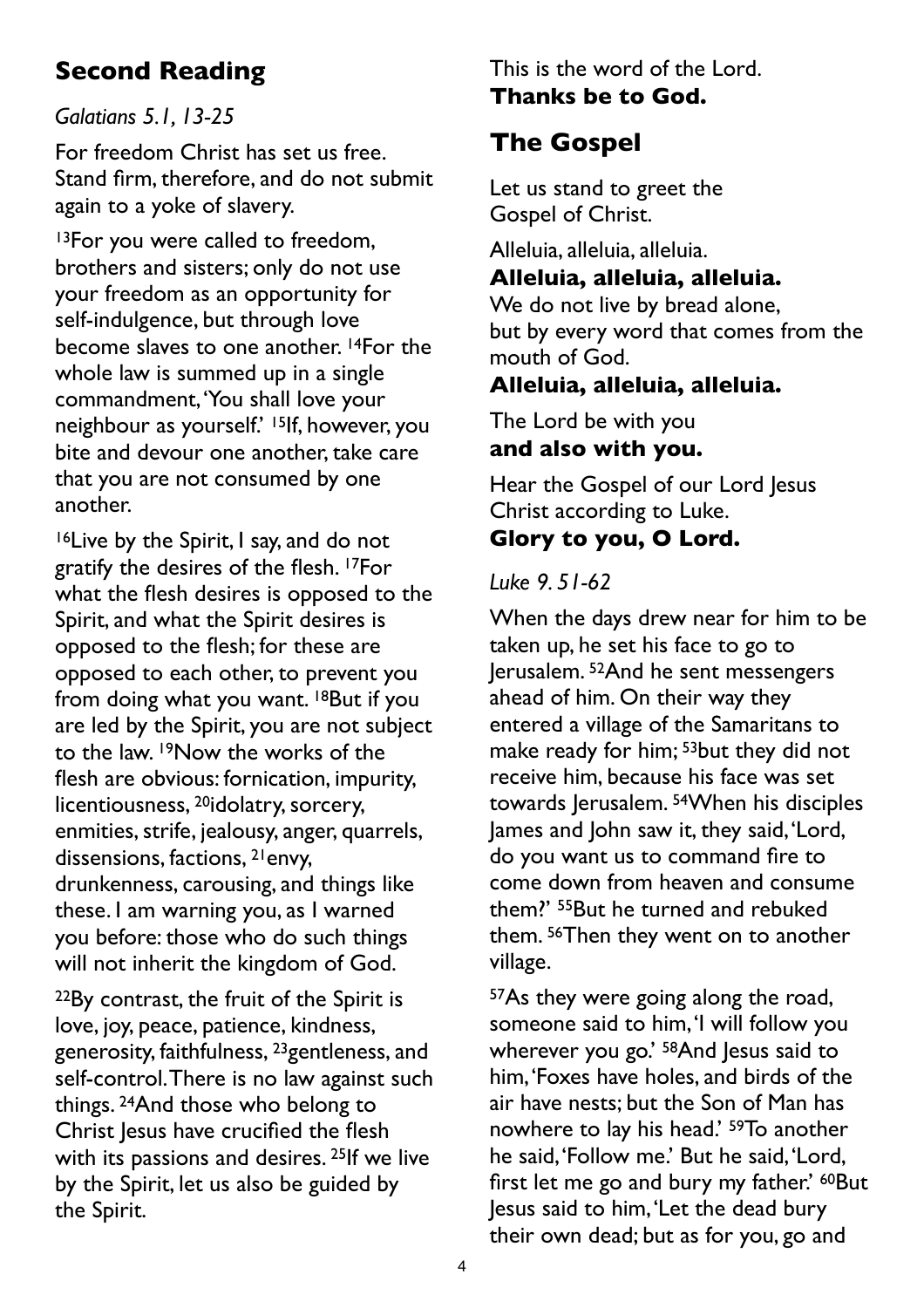proclaim the kingdom of God.' 61Another said, 'I will follow you, Lord; but let me first say farewell to those at my home.' <sup>62</sup> lesus said to him, 'No one who puts a hand to the plough and looks back is fit for the kingdom of God.'

This is the Gospel of the Lord. **Praise to you, O Christ.**

*Please be seated*

## **The Sermon**

Let us stand to declare our faith in God, Father, Son and Holy Spirit.

## **The Nicene Creed**

**We believe in one God, the Father, the Almighty, maker of heaven and earth, of all that is, seen and unseen.** 

**We believe in one Lord, Jesus Christ, the only Son of God, eternally begotten of the Father, God from God, Light from Light, true God from true God, begotten, not made, of one Being with the Father; through him all things were made. For us and for our salvation he came down from heaven, was incarnate from the Holy Spirit and the Virgin Mary and was made man. For our sake he was crucified under Pontius Pilate; he suffered death and was** 

**buried.**

**On the third day he rose again in accordance with the Scriptures;**

**he ascended into heaven and is seated at the right hand of the Father.**

**He will come again in glory to judge the living and the dead, and his kingdom will have no end.** 

**We believe in the Holy Spirit, the Lord, the giver of life, who proceeds from the Father and the Son,**

**who with the Father and the Son is worshipped and glorified, who has spoken through the prophets.**

**We believe in one holy catholic and apostolic Church.**

**We acknowledge one baptism for the forgiveness of sins.**

**We look for the resurrection of the dead,**

**and the life of the world to come.**

#### **Amen.**

*Please be seated*

### **Prayers of Intercession**

Holy God, we thank you for giving us your Son to bring us into a relationship with you. Thank you for giving us the Scriptures so that we can know you better, and thank you for giving us your Spirit to guide us into the truth of what we need to know about you and your great love.

Lord, in your mercy: **hear our prayer.**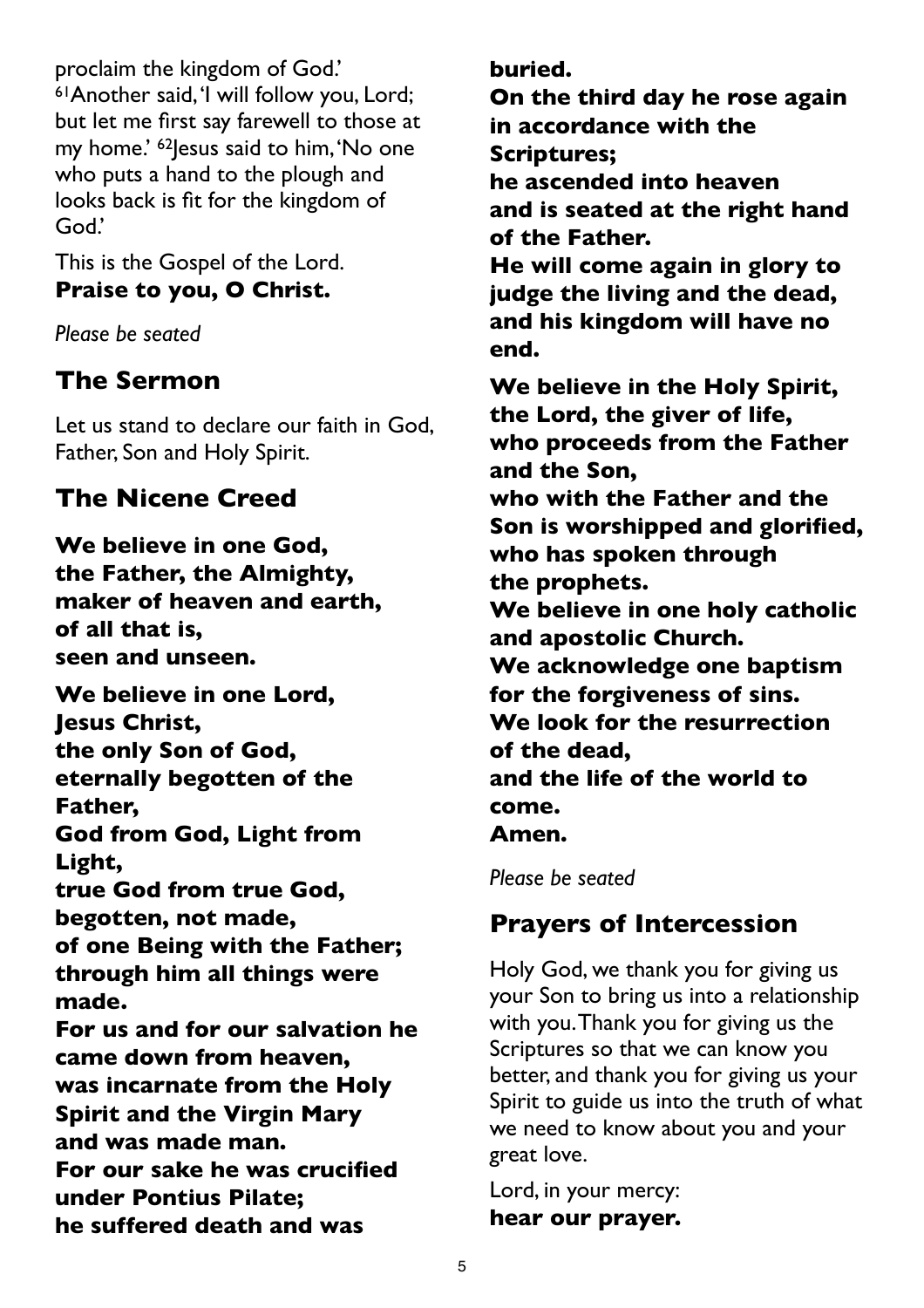Faithful God, we pray for our clergy, Simon and Linda, and Barbara as she prepares to support us during the upcoming interregnum. And we pray for Alison, our Reader. Support them as they lead, teach & guide us.

Lord, in your mercy:

#### **hear our prayer.**

Creator God, as we pray for our World we pray for our Queen in her Jubilee year and all the Royal Family. We pray for everyone in Government, nationally and locally. Grant them wisdom so that their judgements may always selflessly benefit those that they represent. We continue to pray for peace in your world.

Lord, in your mercy:

### **hear our prayer.**

Father God, thank You for welcoming us into Your circle of love. May we share Your love with someone in our community today and every day. Thank you for those who include us in their circle, and thank you for their friendship, which brings so much joy to our lives. We pray this week for the residents of Green Acres, Guinness Court and Hanover Buildings

Lord, in your mercy:

### **hear our prayer.**

Loving God, we pray for all who are in need of our prayers. We pray for all those affected by the terrible earthquake in Afghanistan. We pray that the international community will respond to this tragedy and that in the long term, good will come out of so much suffering.

Lord, in your mercy: **hear our prayer.** We lift before you all who need your healing hand…

Lord, in your mercy:

### **hear our prayer.**

Merciful God, when someone we love dies, help us to remember that your Son has prepared a place for us to live with you. We remember the faithful departed… and we pray for all who mourn their loss…

### Lord, in your mercy: **hear our prayer.**

Gracious God, thank you for your Word and its powerful influence in our lives. Help us to learn to put its truth into practice as we go from this church and out into the world to live the week ahead.

Merciful Father,

**accept these prayers for the sake of your Son, our Saviour, Jesus Christ. Amen.**

## **¶ The Liturgy of the Sacrament**

*Please stand*

## **The Peace**

Christ is our peace. He has reconciled us to God in one body by the cross. We meet in his name and share his peace.

*cf Ephesians 2.15,16*

The peace of the Lord be always with you

### **and also with you.**

Let us offer one another a sign of God's peace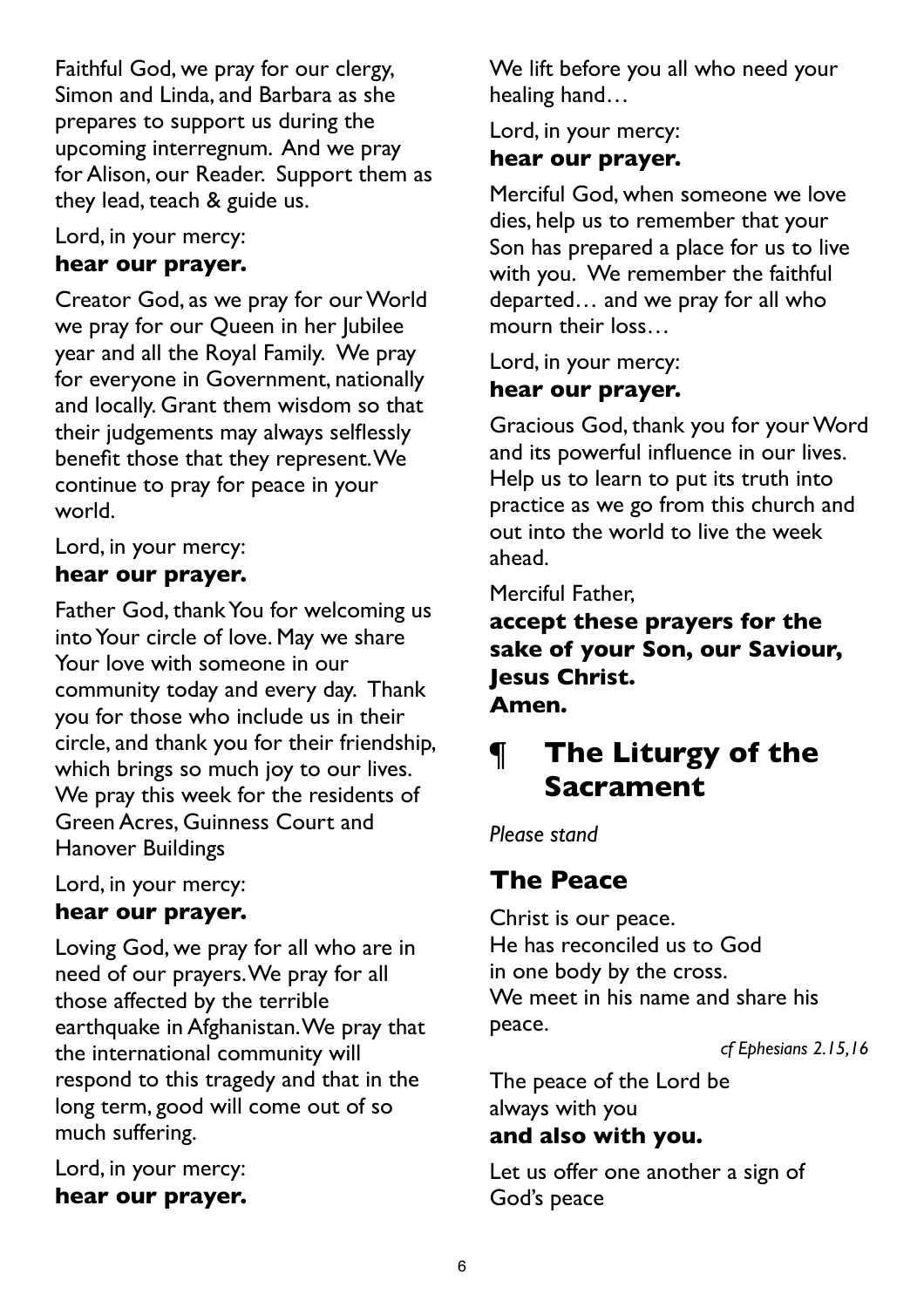## 㽈 **Hymn** 㽈

Alleluia, sing to Jesus! His the sceptre, His the throne. Alleluia! His the triumph, His the victory alone. Hark! the songs of peaceful Sion thunder like a mighty flood; lesus out of every nation hath redeemed us by His blood.

Alleluia! not as orphans are we left in sorrow now; Alleluia! He is near us, faith believes, nor questions how: though the cloud from sight received Him,

when the forty days were o'er, shall our hearts forget His promise, 'I am with you evermore'?

Alleluia! bread of angels, Thou on earth our food, our stay; Alleluia! here the sinful flee to Thee from day to day: Intercessor, Friend of sinners, earth's Redeemer, plead for me, where the songs of all the sinless sweep across the crystal sea.

Alleluia! King eternal, Thee the Lord of lords we own; Alleluia! born of Mary, earth Thy footstool, heaven Thy throne: Thou within the veil hast entered, robed in flesh our great High Priest; Thou on earth both Priest and Victim in the Eucharistic feast.

*William Chatterton Dix (1837-1898)*

**Yours, Lord, is the greatness, the power, the glory, the splendour, and the majesty; for everything in heaven and on earth is yours.**

**All things come from you, and of your own do we give you.**

### **The Eucharistic Prayer (F)**

The Lord is here. **His Spirit is with us.**

Lift up your hearts. **We lift them to the Lord.**

Let us give thanks to the Lord our God. **It is right to give thanks and praise.**

You are worthy of our thanks and praise, Lord God of truth, for by the breath of your mouth you have spoken your word, and all things have come into being.

You fashioned us in your image and placed us in the garden of your delight.

Though we chose the path of rebellion you would not abandon your own.

Again and again you drew us into your covenant of grace.

You gave your people the law and taught us by your prophets to look for your reign of justice, mercy and peace.

As we watch for the signs of your kingdom on earth,

we echo the song of the angels in heaven, evermore praising you and singing:

**Holy, holy, holy Lord, God of power and might, heaven and earth are full of your glory. Hosanna in the highest. Blessed is he who comes in the name of the Lord. Hosanna in the highest.**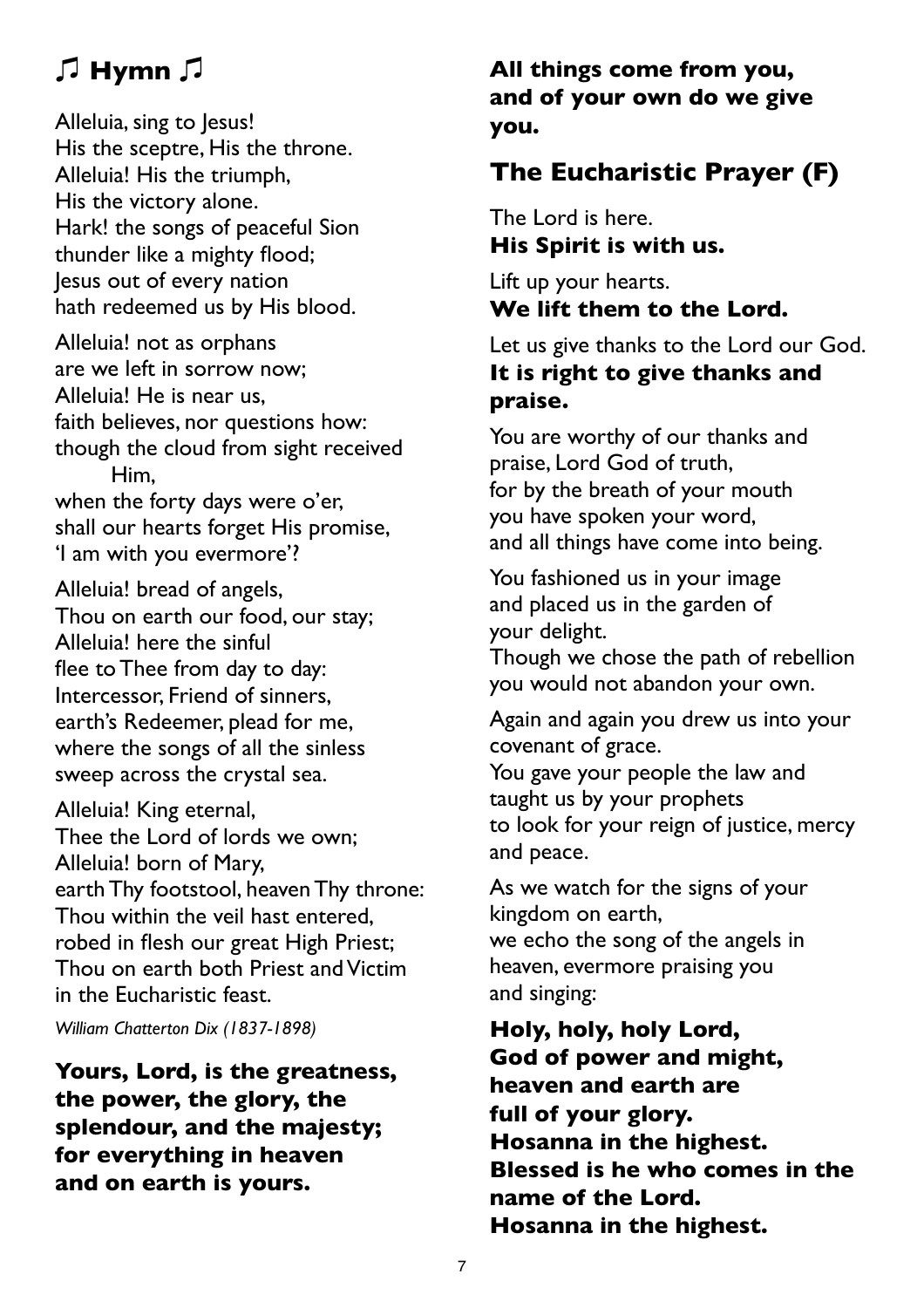Lord God, you are the most holy one, enthroned in splendour and light, yet in the coming of your Son Jesus Christ you reveal the power of your love made perfect in our human weakness.

### **Amen. Lord, we believe.**

Embracing our humanity, Jesus showed us the way of salvation; loving us to the end, he gave himself to death for us; dying for his own, he set us free from the bonds of sin,

that we might rise and reign with him in glory.

### **Amen. Lord, we believe.**

On the night he gave up himself for us all he took bread and gave you thanks; he broke it and gave it to his disciples, saying:

Take, eat; this is my body which is given for you;

do this in remembrance of me.

### **Amen. Lord, we believe.**

In the same way, after supper he took the cup and gave you thanks; he gave it to them, saying: Drink this, all of you; this is my blood of the new covenant which is shed for you and for many for the forgiveness of sins. Do this, as often as you drink it, in remembrance of me.

### **Amen. Lord, we believe.**

Therefore we proclaim the death that he suffered on the cross, we celebrate his resurrection, his bursting from the tomb, we rejoice that he reigns at your right hand on high and we long for his coming in glory.

### **Amen. Come, Lord Jesus.**

As we recall the one, perfect sacrifice of our redemption,

Father, by your Holy Spirit let these gifts of your creation

be to us the body and blood of our Lord Jesus Christ;

form us into the likeness of Christ and make us a perfect offering in your sight.

### **Amen. Come, Holy Spirit.**

Look with favour on your people and in your mercy hear the cry of our hearts. Bless the earth, heal the sick, let the oppressed go free and fill your Church with power from on high.

### **Amen. Come, Holy Spirit.**

Gather your people from the ends of the earth to feast with St Matthew and all your saints at the table in your kingdom, where the new creation is brought to perfection in Jesus Christ our Lord;

#### **by whom, and with whom, and in whom, in the unity of the Holy Spirit, all honour and glory be yours, almighty Father, for ever and ever. Amen.**

*Please be seated*

*As the children return from Young Church we sing*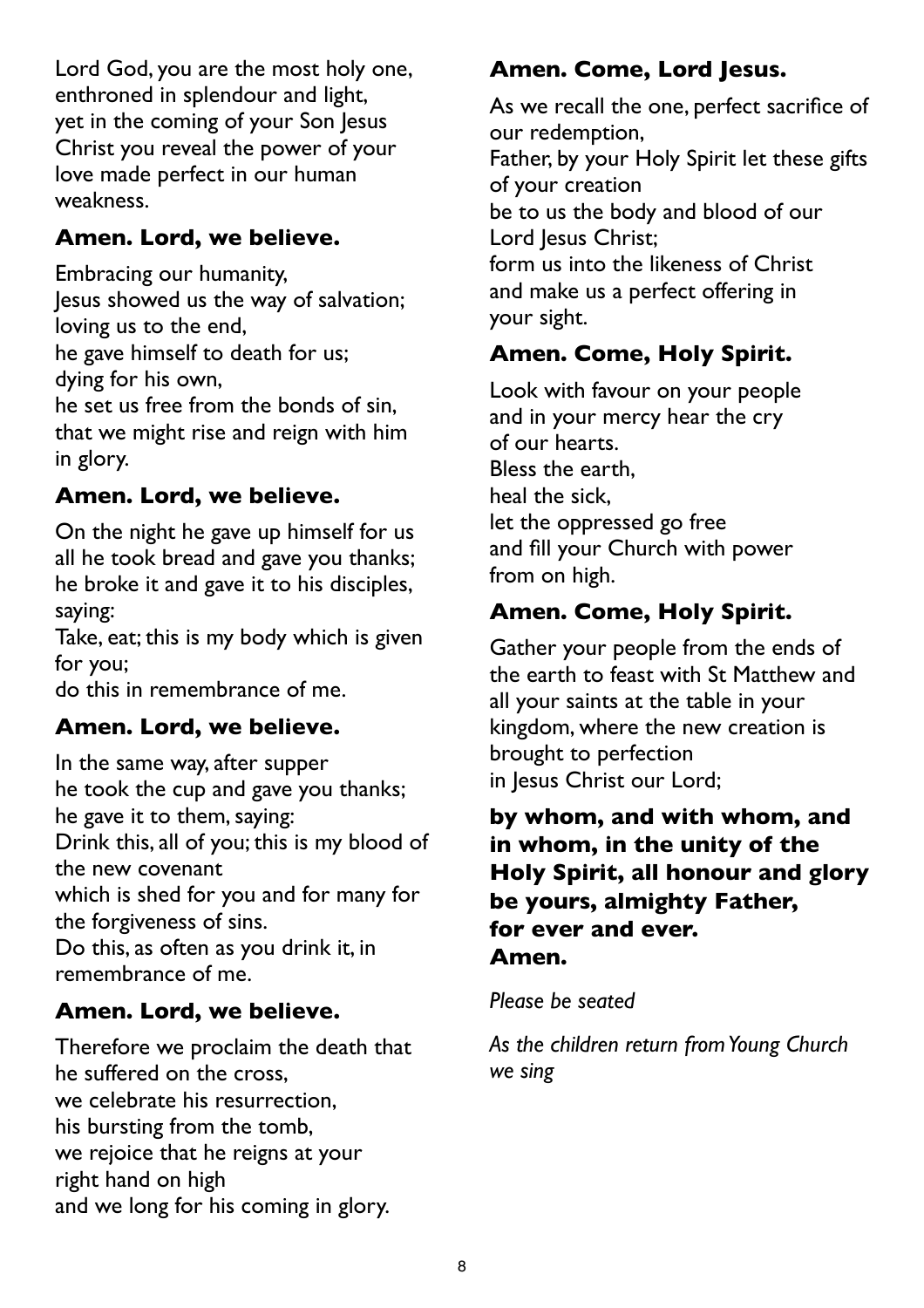## 㽈 **Chant** 㽈

Eat this bread, drink this cup, come to Him and never be hungry. Eat this bread, drink this cup, trust in Him and you will not thirst.

*Taizé Community, based on Scripture © Ateliers et Presses de Taizé*

## **The Lord's Prayer**

Believing the promises of God, let us pray with confidence as our Saviour has taught us:

**Our Father in heaven, hallowed be your name, your kingdom come, your will be done, on earth as in heaven. Give us today our daily bread. Forgive us our sins as we forgive those who sin against us. Lead us not into temptation but deliver us from evil. For the kingdom, the power, and the glory are yours now and for ever. Amen.**

### **Breaking of the Bread**

We break this bread to share in the body of Christ. **Though we are many,** 

**we are one body, because we all share in one bread.**

## **Agnus Dei**

**Jesus, Lamb of God, have mercy on us.**

**Jesus, bearer of our sins, have mercy on us.**

**Jesus, redeemer of the world, grant us peace.**

### **Invitation to Communion**

Jesus is the Lamb of God who takes away the sin of the world. Blessed are those who are called to his supper.

**Lord, I am not worthy to receive you, but only say the word, and I shall be healed.**

**We do not presume to come to this your table, merciful Lord, trusting in our own righteousness, but in your manifold and great mercies. We are not worthy so much as to gather up the crumbs under your table. But you are the same Lord whose nature is always to have mercy. Grant us therefore, gracious Lord, so to eat the flesh of your dear Son Jesus Christ and to drink his blood, that our sinful bodies may be made clean by his body and our souls washed through his most precious blood, and that we may evermore dwell in him and he in us. Amen.**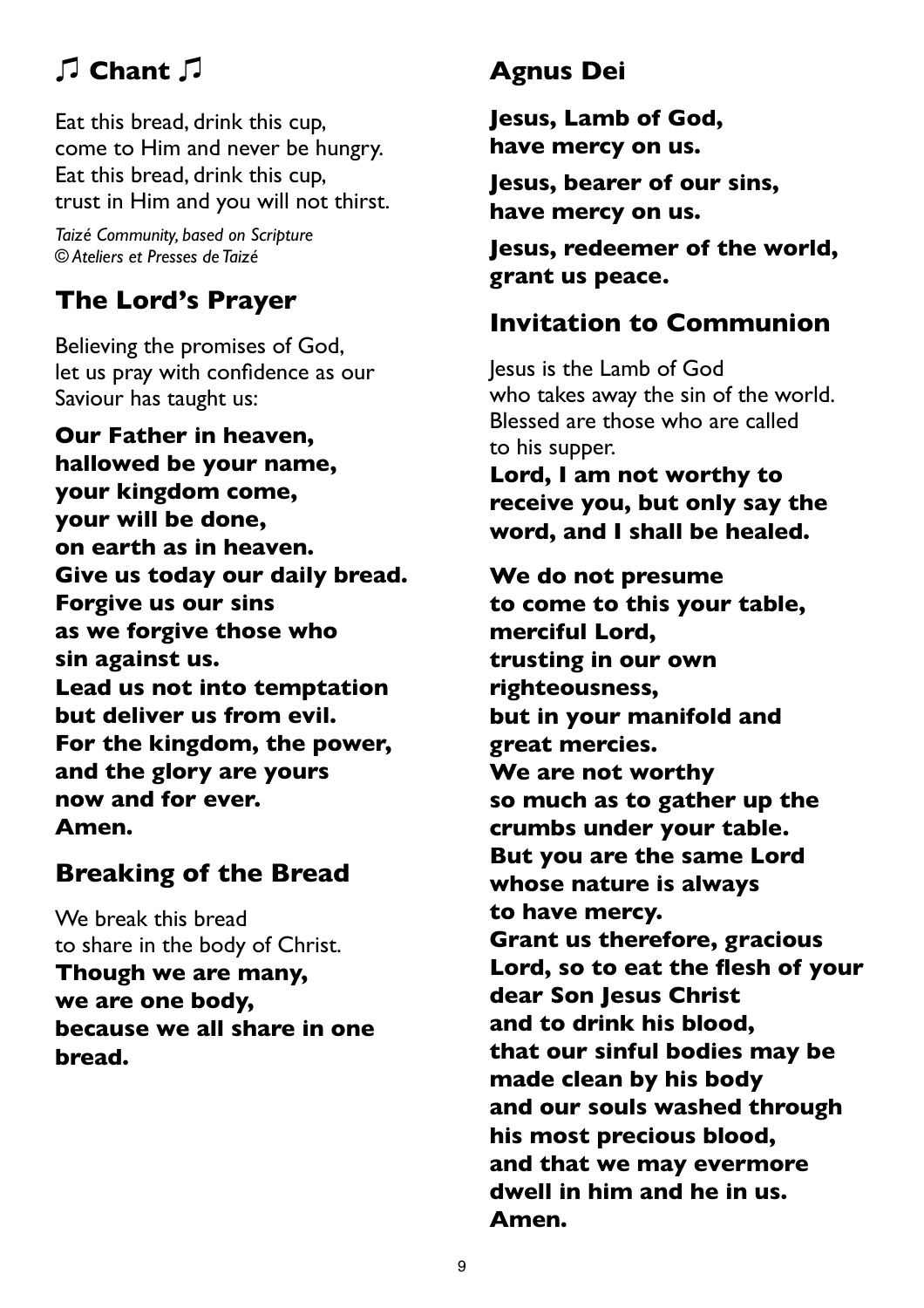*Communicant members of any Christian Church are invited to receive Holy Communion. If you wish to receive a blessing please bow your head.*

## 㽈 **Anthem** 㽈

# 㽈 **Hymn** 㽈

Amazing grace (How sweet the sound) that saved a wretch like me! I once was lost, but now am found; was blind, but now I see. 'Twas grace that taught my heart to fear, and grace my fears relieved; how precious did that grace appear the hour I first believed! Through many dangers, toils and snares I have already come; 'tis grace has brought me safe thus far, and grace will lead me home. The Lord has promised good to me, His word my hope secures; He will my shield and portion be as long as life endures. When we've been there a thousand years, bright shining as the sun. we've no less days to sing God's praise than when we first begun. *John Newton (1725-1807)*

## **Prayer after Communion**

*Silence is kept.*

Loving Father, we thank you for feeding us at the supper of your Son: sustain us with your Spirit, that we may serve you here on earth until our joy is complete in heaven, and we share in the eternal banquet with Jesus Christ our Lord. **Amen.**

#### **Almighty God,**

**we thank you for feeding us with the body and blood of your Son Jesus Christ. Through him we offer you our souls and bodies to be a living sacrifice. Send us out in the power of your Spirit to live and work to your praise and glory. Amen.**

## **Notices**

## 㽈 **Hymn** 㽈

O for a thousand tongues to sing my dear Redeemer's praise, the glories of my God and King, the triumphs of His grace!

Jesus! the name that charms our fears, that bids our sorrows cease; 'tis music in the sinner's ears, 'tis life, and health, and peace.

He breaks the power of cancelled sin, He sets the prisoner free; His blood can make the foulest clean; His blood availed for me.

He speaks; and, listening to His voice, new life the dead receive, the mournful, broken hearts rejoice, the humble poor believe.

Hear Him, ye deaf; His praise, ye dumb, your loosened tongues employ;